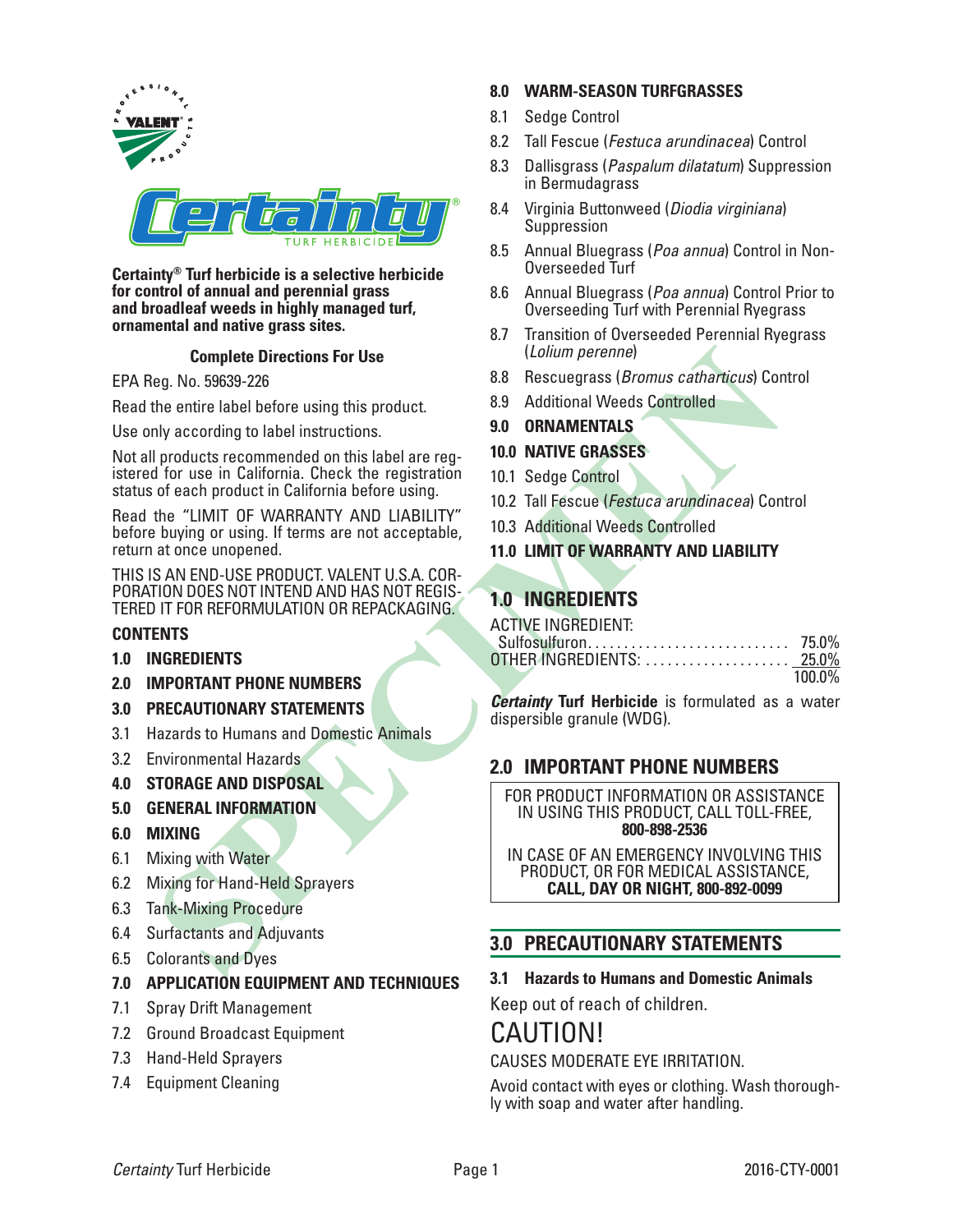## **FIRST AID**

**IF IN EYES** Hold eye open and rinse slowly and gently with water for 15-20 minutes. Remove contact lenses, if present, after the first 5 minutes, then contin- ue rinsing eyes.

Call a poison control center or physi- cian for treatment advice.

Have the product container or label with you when calling a poison control center or physician, or going for treatment.

In case of an emergency involving this product, Call, day or night, **800-892-0099.**

This product is identified as *Certainty* **Turf Herbicide, EPA Reg. No. 59639-226.**

# **PERSONAL PROTECTIVE EQUIPMENT (PPE):**

**Applicators and other handlers must wear:** longsleeved shirt and long pants and shoes plus socks.

Follow manufacturer's instructions for cleaning/ maintaining PPE. If no such instructions for washables, use detergent and hot water. Keep and wash PPE separately from other laundry.

When handlers use closed systems or enclosed cabs in a manner that meets the requirements listed in the Worker Protection Standard (WPS) for agricultural pesticides [40 CFR 170.240 (d) (4-6)], the handler PPE requirements may be reduced or modified as specified in the WPS.

# **User Safety Recommendations**

Users should:

- Wash hands before eating, drinking, chewing gum, using tobacco or using the toilet.
- Remove clothing immediately if pesticide gets inside. Then wash thoroughly and put on clean clothing.

### **3.2 Environmental Hazards**

This chemical demonstrates the properties and characteristics associated with chemicals detected in ground water. The use of this chemical in areas where soils are permeable, particularly where the water table is shallow, may result in ground water contamination.

This pesticide is highly toxic to non-target plants. Do not apply directly to water, to areas where surface water is present or to intertidal areas below the mean high water mark. Drift and runoff may be haz-<br>ardous to plants in neighboring areas. Do not con-<br>taminate water when cleaning equipment or dispos-<br>ing of equipment washwaters or rinsate.

The use of any pesticide in a manner that may kill or otherwise harm an endangered species or adversely modify their habitat is a violation of Federal Laws.

# **DIRECTIONS FOR USE**

It is a violation of Federal law to use this product in any manner inconsistent with its labeling. This product can only be used in accordance with the Directions for Use on this label or in separately published Valent U.S.A. Corporation Supplemental Labeling.

Do not apply this product in a way that will contact workers or other persons, either directly or through drift. Only protected handlers may be in the area during application. For any requirements specific to your State or Tribe, consult the agency responsible for pesticide regulation.

## **Agricultural Use Requirements**

Use this product only in accordance with its labeling and with the Worker Protection Standard, 40 CFR part 170. This Standard contains requirements for the protection of agricultural workers on farms, forests, nurseries, and greenhouses, and han- dlers of agricultural pesticides. It contains requirements for training, decontamination, notification and emergency assistance. It also contains specific instructions and exceptions pertaining to the statements on this label about personal protective equipment (PPE) and restricted-entry interval. The requirements in this box only apply to uses of this product that are covered by the Worker Protection Standard.

Do not enter or allow worker entry into treated areas during the restricted-entry interval (REI) of 12 hours.

PPE required for early entry to treated areas that is permitted under the Worker Protection Stan- dard and that involves contact with anything that has been treated, such as plants, soil, or water, is:

- Coveralls
- Shoes plus socks
- Chemical-resistant gloves, such as nitrile rub- ber, neoprene rubber or polyethylene. For more options, follow the instructions for Category A (dry and water-based formulations) on an EPA chemical resistant category selection chart.

### **Non-Agricultural Use Requirements**

The requirements in this box apply to uses of this product that are NOT within the scope of the Worker Protection Standard (40 CFR Part 170) for agricultural pesticides. The WPS applies when this product is used to produce agricultural plants on farms, forests, nurseries or greenhouses.

Keep people and pets off treated areas until spray solution has dried.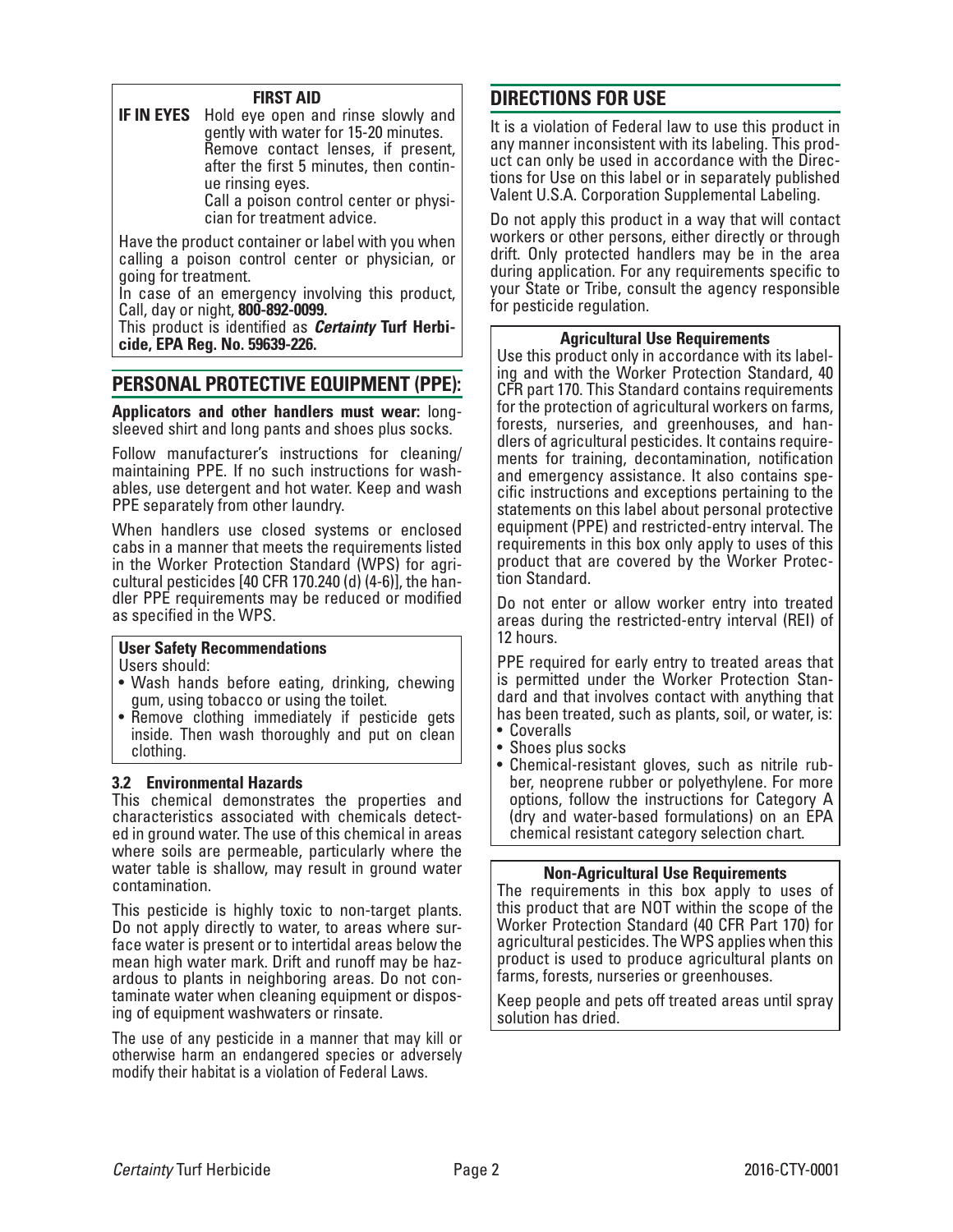# **4.0 STORAGE AND DISPOSAL**

Do not contaminate water, food, or feed by storage and disposal.

**PESTICIDE STORAGE:** Store under cool, dry conditions (below 120°F). Do not store under moist conditions.

**PESTICIDE DISPOSAL:** To avoid wastes, use all material in this container by application according to label directions. If wastes cannot be avoided, offer remaining product to a waste disposal facility or pesticide disposal program (often such programs are run by state or local governments or by industry).

**CONTAINER HANDLING: Nonrefillable container. Do not reuse or refill this container.**

**Triple rinse container (or equivalent) promptly after emptying. Triple rinse as follows: Empty the remaining contents into application equipment or a mix tank. Fill the container 1/4 full with water and recap. Shake for 10 seconds. Pour rinsate into application equipment or a mix tank or store rinsate for later use or disposal. Drain for 10 seconds after the flow begins to drip. Repeat this procedure two more times.** Then **offer for recycling if available** or puncture and dispose of in a sanitary landfill, or by incineration, or, if allowed by state and local authorities, by burning. If burned stay out of smoke.

# **5.0 GENERAL INFORMATION**

**Product Description:** This product is a postemergence, systemic herbicide with limited soil residual activity. It provides postemergence control of many annual and perennial sedges, grass and broadleaf weeds on highly managed turf, sod farms and native grass sites. It is a selective herbicide that can be used over the top of many perennial warm-season turfgrasses. Refer to the appropriate sections of this label for approved turf species.

**Use Sites:** This product may be used for general weed control on highly managed turf, native grasses, landscaped areas and ornamental nurseries. This product may be applied to residential and commercial sites, including apartment complexes, athletic fields, cemeteries, golf course fairways, golf course roughs, golf course tees, and other golf course areas, hotel properties, nurseries, office complexes, parks, public areas, retail sites, storage facilities, school grounds, sod and turfgrass seed farms, and other highly managed turfgrass sites. This product is not for use on golf course putting greens.

**When to Spray:** Best results are obtained when target weeds are actively growing and not disturbed by mowing for at least 2 days before and 2 days after application.

**Time to Symptoms:** This product is absorbed by both the roots and the foliage of plants and rapidly inhibits the growth of susceptible weeds. Susceptible weed growth stops within 24 hours of treatment even though visual symptoms are slow to develop. Susceptible weeds usually show yellowing or browning within 2 to 3 weeks. Warm, moist conditions following application will accelerate herbicidal activity. Cold, dry conditions will delay herbicidal activity. Weeds stressed by drought are less susceptible to this product.

**Rainfastness:** Heavy rainfall or irrigation within 2 hours after application may wash this product off of the foliage and a repeat application may be required for adequate control.

**Maximum Annual Use Rate:** The combined total of all treatments must not exceed 2.66 ounces of this prod uct per acre per year.

**IMPORTANT: Avoid contact of this product with the roots or foliage of susceptible non-target vegetation as injury may occur. This includes areas where this product may be washed or moved into contact with roots of desirable vegetation.**

**Susceptible plants may be injured if seeded or transplanted into treated areas unless otherwise directed in this label.**

# **6.0 MIXING**

Thoroughly clean equipment prior to mixing spray solution.

Eliminate any risk of siphoning the contents of the spray or mixing tank back into the carrier source while mixing. Use approved anti-back-siphoning devices where required by State or local regulations.

## **6.1 Mixing with Water**

This product mixes readily with water. Mix spray solutions of this product as follows. Fill the spray tank with about three-fourths of the desired final volume. Add the labeled amount of this product. Continue the filling process while maintaining agitation. Add nonionic surfactant near the end of the filling process.

## **6.2 Mixing for Hand-Held Sprayers**

Hand-held sprayer applications should be made at a rate of 2 gallons of spray solution per 1000 square feet.

Using the measuring scoop provided in the product packaging, follow the instructions below to prepare the proper spray solution.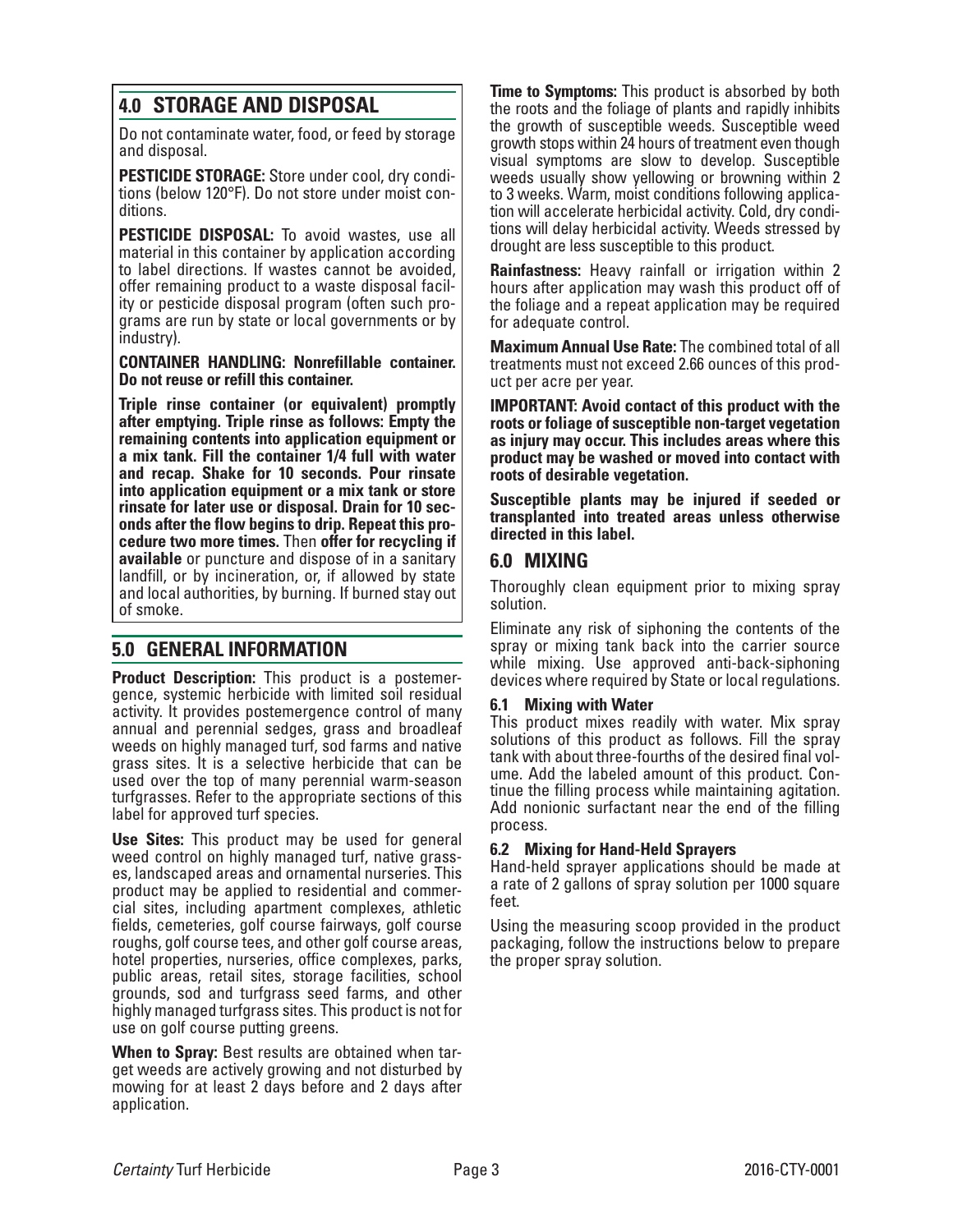## **Measuring Scoop Instructions**

Using the **SMALL SCOOP** (0.16-gram scoop) provid- ed, refer to the following table for the **Number of Scoops** of product required to achieve the **Desired Application Rate** when mixed in 2 gallons of water.

| <b>Desired</b><br><b>Application</b><br>Rate (ounces<br>of product/<br>acre) | <b>Number of</b><br><b>Scoops</b><br>(small<br>scoop) | <b>Mix</b><br><b>Volume</b><br>(gallons<br>of water) | <b>Spray</b><br>Rate<br>(gallons/<br>$1000 \text{ ft}^2$ |
|------------------------------------------------------------------------------|-------------------------------------------------------|------------------------------------------------------|----------------------------------------------------------|
| 0.75                                                                         |                                                       | 2.0                                                  |                                                          |
| 1.00                                                                         |                                                       | 2.0                                                  |                                                          |
| 1.25                                                                         |                                                       | 2 በ                                                  |                                                          |

Using the **LARGE SCOOP** (0.8-gram scoop) provided, refer to the following table for the appropriate **Mix Volume** (gallons of water) required to achieve the **Desired Application Rate**.

| <b>Desired</b><br><b>Application</b><br>Rate (ounces<br>of product/<br>acre) | <b>Number of</b><br><b>Scoops</b><br>(large<br>scoop) | <b>Mix</b><br><b>Volume</b><br>(gallons<br>of water) | <b>Spray</b><br>Rate<br>(gallons/<br>$1000 \text{ ft}^2$ |
|------------------------------------------------------------------------------|-------------------------------------------------------|------------------------------------------------------|----------------------------------------------------------|
| 0.75                                                                         |                                                       | 3.3                                                  |                                                          |
| 1.00                                                                         |                                                       | 2.5                                                  | 2                                                        |
| 1.25                                                                         |                                                       | 2.0                                                  | 2                                                        |
| 20                                                                           |                                                       | 2.5                                                  |                                                          |

Ensure that product is measured as a level scoop and is not rounded.

Add 2 teaspoons (1/3 fluid ounce) of nonionic surfactant per gallon of water.

## **6.3 Tank-Mixing Procedure**

For tank mixtures, add individual components to the spray tank in the following sequence: water, water dispersible granules (this product), water-soluble bags, dry flowables, emulsifiable concentrates, drift control additive, water-soluble liquids, nonionic sur- factants.

### **6.4 Surfactants and Adjuvants**

Use a nonionic surfactant at 0.25 to 0.5 percent by volume (1 to 2 quarts per 100 gallons of spray solu- tion). Use only nonionic surfactants that contain at least 90 percent active ingredient. **Do not use non- ionic surfactants or other additives that alter the pH of the spray solution below pH 5. Use of surfactants that contain d'Limonene, methylated seed oil, or COC (crop oil concentrate) may cause temporary turf discoloration.**

### **6.5 Colorants and Dyes**

Colorants or marking dyes may be added to spray solutions of this product; however, they can reduce product performance. Use colorants and dyes according to the manufacturer's recommendations.

# **7.0 APPLICATION EQUIPMENT AND TECHNIQUES**

Apply spray solutions of this product with proper- ly maintained and calibrated equipment capable of delivering desired volumes.

Do not apply this product through any type of irrigation system.

## **7.1 Spray Drift Management**

Avoiding spray drift at the application site is the responsibility of the applicator. The potential for spray drift is determined by the interaction of many equipment- and weather-related factors. The applicator is responsible for considering all these factors when making spraying decisions.

Avoid applying at excessive speed or pressure. Care must be taken to prevent injury to desirable plants when applying this product. Do not allow this herbicide solution to mist, drift, or splash onto desirable ring from the use of this product increases when winds are gusty, as wind velocity increases, when wind direction is constantly changing or when there are other meteorological conditions that favor spray drift. When spraying, avoid combinations of pressure and nozzle type that will result in splatter or the gen- eration of fine spray particles (mist) that are likely to drift beyond the application site.

## **7.2 Ground Broadcast Equipment**

Apply this product uniformly with properly calibrated ground equipment in 10 to 50 gallons of water per acre. Select spray volumes that ensure thorough and uniform weed coverage. Use equipment that is capable of continuous agitation. Choose nozzles that provide optimum spray distribution and uniform coverage at a spray pressure appropriate for applying postemergence herbicides. Avoid streaking, skips, overlaps and spray drift during application.

## **7.3 Hand-Held Sprayers**

Backpack sprayers, pump-up pressure sprayers, and other, similar types of hand-held sprayers may be used to apply this product. Apply to foliage of vegetation to be controlled at a rate of 2 gallons of spray solution per 1000 square feet. Spray coverage should be uniform and complete. Do not spray to the point of runoff.

### **7.4 Equipment Cleaning**

Thoroughly clean application equipment with a 1-percent solution of ammonia (1 quart of ammonia for every<br>25 gallons of rinse water) promptly after using this product. Use a sufficient volume of cleaning solution to thor-<br>oughly rinse all surfaces and to flush all hoses. Rinse with water and repeat the cleaning procedure with the ammonia solution. Complete the cleaning procedure by rinsing thoroughly with clean water.

If visible residue is present in the spray tank, use a 1-percent solution of ammonia plus 0.25 percent nonionic surfactant (8 fluid ounces per 25 gallons of water) as the cleaning solution.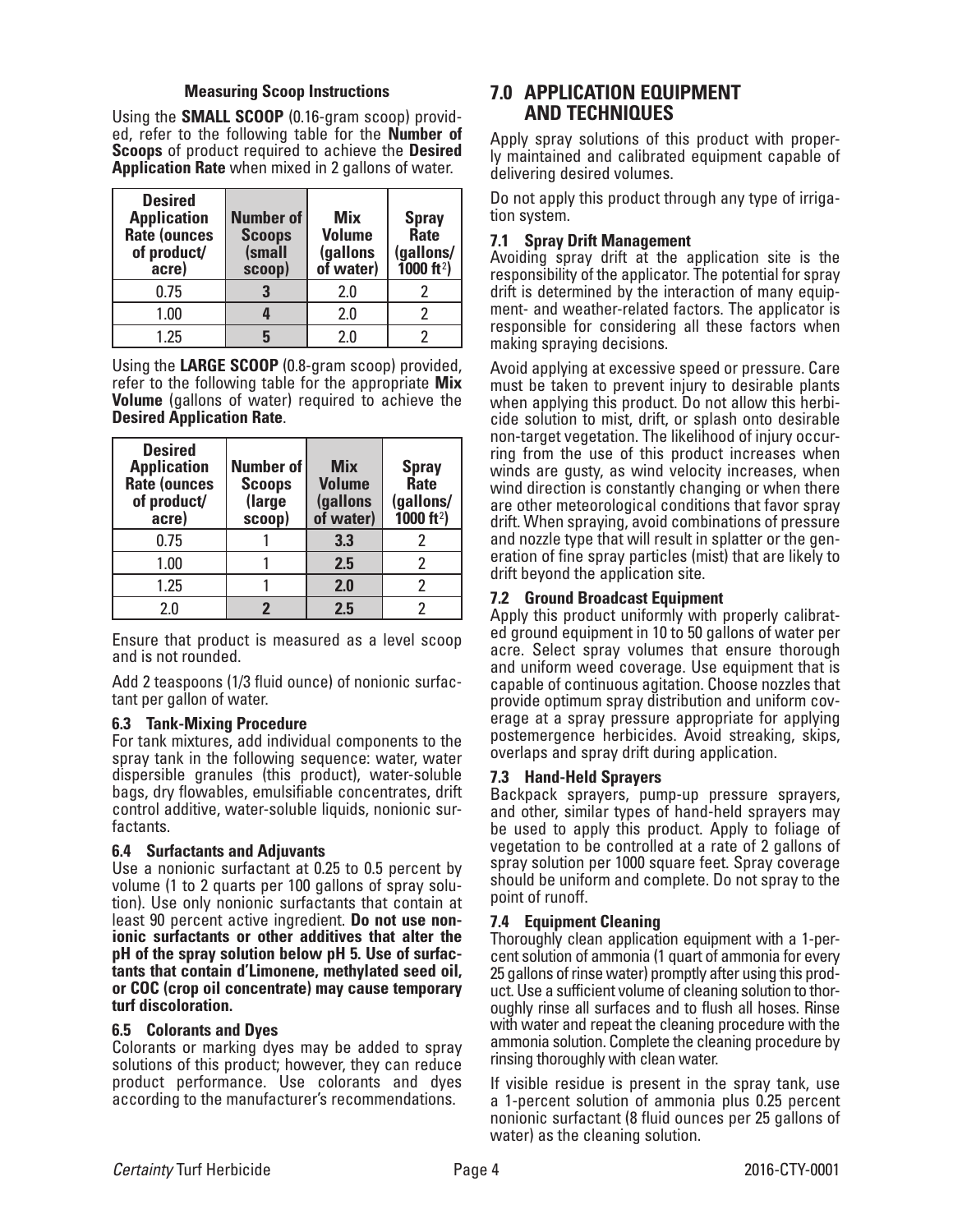# **8.0 WARM-SEASON TURFGRASSES**

This product generally has been shown to be safe for use on the established warm-season turfgrasses listed in this section.

- 
- Bermudagrass Kikuyugrass
- 
- 
- 
- 
- 
- 
- (common or hybrid) St. Augustinegrass<br>• Bahiagrass Seashore paspalum<br>• Buffalograss Zoysiagrass<br>• Centipedegrass

Use of this product may result in temporary chlorosis, and may affect the growth pattern or delay green-up of the desirable turf. St. Augustinegrass and seashore paspalum may be more sensitive to this product than other grasses depending on environmental conditions, cultivar differences and other influential factors. For St. Augustinegrass and seashore paspalum, test this product on a small area prior to wide-scale use to determine if this product is suitable for your management and cultural practices.

# **8.1 Sedge Control**

For the selective control of the weeds listed in this section, apply this product at 1.25 ounces per acre after weeds have reached the 3- to 8-leaf stage of growth. A sequential application of 1.25 ounces per acre may be made 4 or more weeks after the initial treatment, if needed.

| Kyllinga, false green | Nutsedge, yellow   |
|-----------------------|--------------------|
| Kyllinga gracilima    | Cyperus esculentus |
| Kyllinga, fragrant    | Sedge, globe       |
| Kyllinga sesquiflorus | Cyperus croceus    |
| Kyllinga, green       | Sedges, annual     |
| Kyllinga brevifolia   | Cyperus spp.       |
| .                     |                    |

**Nutsedge, purple** *Cyperus rotundus*

## **8.2 Tall Fescue (***Festuca arundinacea***) Control**

Best control of tall fescue is obtained when this product is applied at 1.25 ounces per acre followed by a second application of 1.25 ounces per acre at 21 to 28 days after the initial application. If a single application is preferred, apply this product at 2.0 ounces per acre.

### **8.3 Dallisgrass (***Paspalum dilatatum***) Suppression in Bermudagrass**

The following application includes the use of MSMA. MSMA can cause injury to common and hybrid bermudagrass turf. Test the following tank-mix recommendation on a small area prior to wide-scale use to determine if this application is suitable for your bermudagrass management objectives.

For suppression of dallisgrass in bermudagrass turf, apply this product, when dallisgrass is actively growing, at a rate of 1.25 ounces of product per acre in a tank mixture with 2 pounds of MSMA per acre and 0.25 percent by volume nonionic surfactant (1 quart per 100 gallons of spray solution). Reapply this same tank mixture 2 to 4 weeks after initial application.

As an alternative program, apply MSMA at 2 pounds

active ingredient per acre with 0.25 percent by volume non-ionic surfactant as an initial treatment, wait two weeks and apply 2.0 ounces of this product per acre. Wait an additional two weeks and apply MSMA again at 2 pounds active ingredient per acre with 0.25 percent by volume nonionic surfactant.

#### **8.4 Virginia Buttonweed (***Diodia virginiana***) Suppression**

For suppression of buttonweed apply this product at 1.25 ounces per acre. This application will provide suppression or partial control of buttonweed for 4 to 6 weeks.

For enhanced buttonweed control, tank-mix this product with a broadleaf herbicide labeled for buttonweed control in the desired warm-season turfgrass. Read and follow the label directions, precautionary statements and all other label information of all products used in the tank mixture. Use all products according to labeled rates and apply the tank mixture according to the most restrictive precaution- ary statements of the products being used.

## **8.5 Annual Bluegrass (***Poa annua***) Control in Non-Overseeded Turf**

For selective control of annual bluegrass (*Poa annua*), apply this product at 1.25 to 2.0 ounces per acre. Use the higher rate of this product for control in areas of established, dense weed infestation.

Best results are obtained when weeds are in the early stage of growth and prior to tillering.

IN DORMANT BERMUDAGRASS ONLY, tank mixtures of this product with Roundup PROMAX®, or Roundup QuikPRO® herbicides may be used to increase the spectrum of vegetation controlled. Read and follow the label directions, precautionary statements and all other label information on Roundup PROMAX, or Roundup QuikPRO herbicides. Refer to the Roundup PROMAX, or Roundup QuikPRO product labels for approved application rates. Always apply tank mixtures according to the most restrictive precautionary statements of the products being used.

#### **8.6 Annual Bluegrass (***Poa annua***) Control Prior to Overseeding Turf with Perennial Ryegrass**

Apply this product at 2.0 ounces per acre to control *Poa annua* prior to overseeding warm-season turf with perennial ryegrass. Begin applications after *Poa annua* germination and 7 to 10 days prior to overseeding.

### **8.7 Transition of Overseeded Perennial Ryegrass (***Lolium perenne***)**

Best results are obtained by applying this product at 1.25 ounces per acre followed by a second application of 1.25 ounces per acre at 21 to 28 days after the initial application when daily temperatures are expected to exceed 80° F during the treatment period. If a single application is preferred, apply this product at 2.0 ounces per acre.

# **8.8 Rescuegrass (***Bromus catharticus***) Control**

For selective control of rescuegrass apply this prod-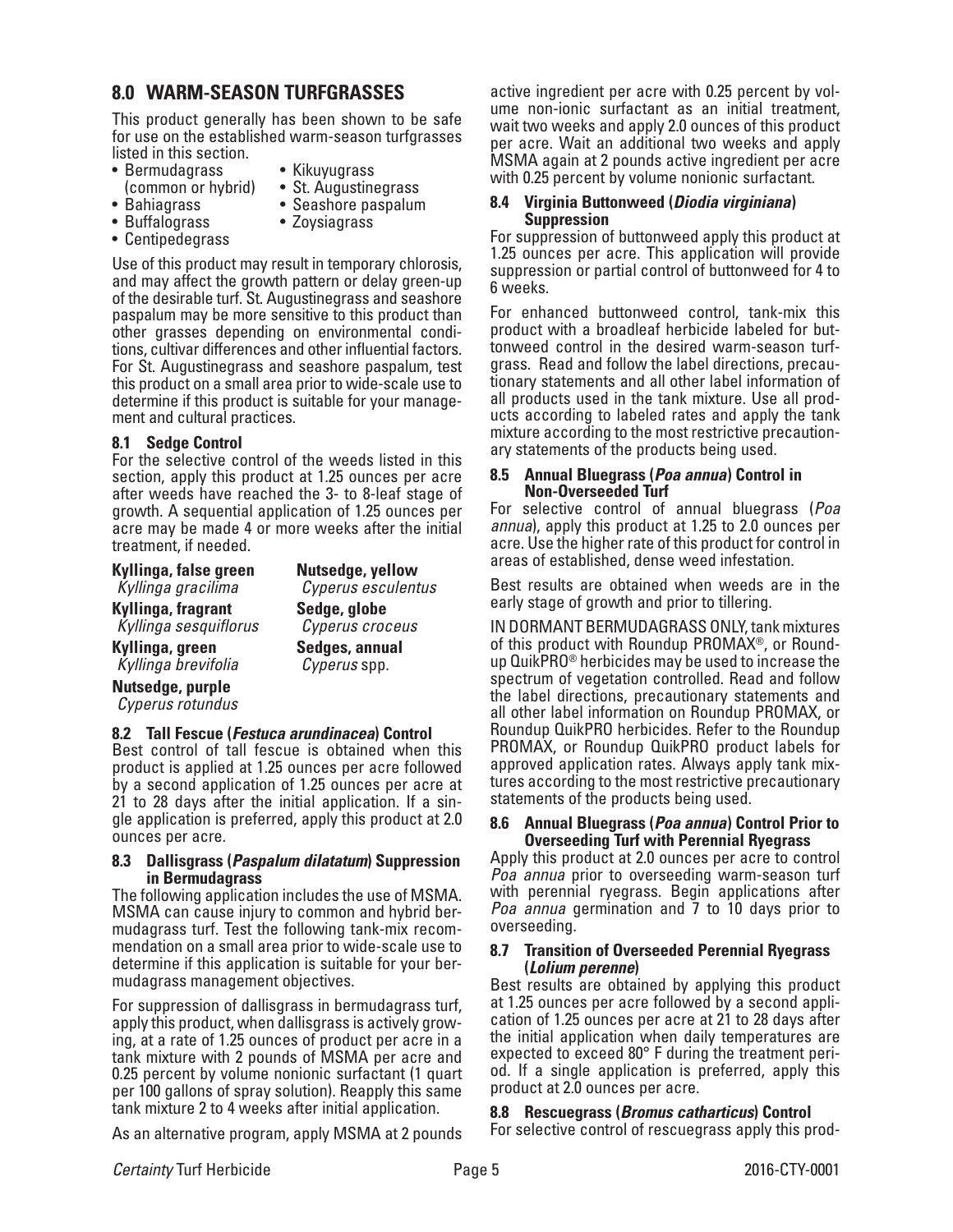uct at 0.75 ounces per acre followed by a second application of 0.75 ounces per acre at 4 to 10 weeks after the initial treatment. For best results, apply the initial treatment of this product in the fall or early winter when rescuegrass has germinated and is vis- ible in the dormant turfgrass. Applications should be made when rescuegrass is actively growing and at the 2 to 4 leaf stage, but prior to tillering. If a sin- gle application is preferred, apply this product at 1.5 ounces per acre.

Where atrazine can be used in warm-season turf-<br>grass apply this product at 1.0 ounce per acre plus atrazine at 0.5 pounds active ingredient per acre. This treatment will provide both postemergence and residual control of rescuegrass.

## **8.9 Additional Weeds Controlled**

For selective control or suppression of annual or perennial weeds listed in this section, apply this product at 1.25 to 2.0 ounces per acre. Use the higher rate of this product for control in areas of estab-<br>lished, dense weed infestation. If using an initial rate of application of 1.25 ounces per acre, a second application of 1.25 ounces per acre may be made 4 or more weeks after the initial treatment, if needed.

| <b>Barley, little</b>                                  | Geranium, Carolina <sup>1</sup>                    |
|--------------------------------------------------------|----------------------------------------------------|
| Hordeum pusillum                                       | Geranium carolinianum                              |
| <b>Bedstraw, catchweed</b>                             | Henbit <sup>1</sup>                                |
| Galium aparine                                         | Lamium amplexicaule                                |
| <b>Bluegrass, bulbous</b>                              | lvy, ground <sup>1</sup>                           |
| Poa bulbosa                                            | Glechoma hederacea                                 |
| <b>Bluegrass, roughstalk</b>                           | Johnsongrass                                       |
| Poa trivialis                                          | Sorghum halepense                                  |
| <b>Burweed, lawn</b>                                   | <b>Mustard, wild</b>                               |
| Soliva pterosperna                                     | Sinapis arvensis                                   |
| <b>Buttercup</b>                                       | Pennycress, field                                  |
| Ranunculus arvensis                                    | Thlaspi arvense                                    |
| <b>Chickweed, common</b>                               | Pennywort, lawn <sup>1</sup>                       |
| Stellaria media                                        | (dollarweed)                                       |
| <b>Clover, white</b>                                   | Hydrocotyle                                        |
| Trifolium repens                                       | sibthorpioides                                     |
| <b>Crowfootgrass</b>                                   | Quackgrass <sup>1</sup>                            |
| Dactyloctenium                                         | Elytrigia repens                                   |
| aegyptium                                              | <b>Ryegrass, perennial</b>                         |
| <b>Dandelion</b>                                       | Lolium perenne                                     |
| Taraxacum officinale<br>Garlic, wild<br>Allium vineale | <b>Shepherd's-purse</b><br>Capsella bursa-pastoris |
| <sup>1</sup> Suppression or partial control only       |                                                    |

# **9.0 ORNAMENTALS**

This product is for use in woody ornamentals, perenni- al groundcovers and warm-season ornamental grass- es growing in landscaped areas or field production.

For selective control or suppression of weeds listed in this section, apply this product at 1.25 ounces per acre. A second application of 1.25 ounces per acre may be made 4 or more weeks after the initial treatment, if needed. Best results are obtained when target weeds are actively growing and not disturbed by mowing for at least 2 days before and 2 days after application.

## **Barley, little**

*Hordeum pusillum*

**Bedstraw, catchweed** *Galium aparine*

**Bluegrass, annual** *Poa annua*

**Bluegrass, bulbous** *Poa bulbosa*

**Bluegrass, roughstalk** *Poa trivialis*

**Burweed, lawn** *Soliva pterosperna*

**Buttercup** *Ranunculus arvensis*

**Chickweed, common** *Stellaria media*

**Clover, white** *Trifolium repens*

**Crowfootgrass** *Dactyloctenium aegyptium*

**Dandelion** *Taraxacum officinale*

**Fescue, tall** *Festuca arundinacea*

**Garlic, wild** *Allium vineale* **Geranium, Carolina**<sup>1</sup> *Geranium carolinianum* **Henbit**<sup>1</sup>

*Lamium amplexicaule*

**Ivy, ground**<sup>1</sup> *Glechoma hederacea* **Johnsongrass**

*Sorghum halepense* **Kyllinga, false green**

*Kyllinga gracilima* **Kyllinga, fragrant**

*Kyllinga sesquiflorus*

**Kyllinga, green** *Kyllinga brevifolia*

**Mustard, wild** *Sinapis arvensis*

**Nutsedge, purple** *Cyperus rotundus*

**Nutsedge, yellow** *Cyperus esculentus*

**Pennycress, field** *Thlaspi arvense*

**Pennywort, lawn**<sup>1</sup> **(dollarweed)** *Hydrocotyle sibthorpioides*

**Quackgrass**<sup>1</sup> *Elytrigia repens*

**Ryegrass, perennial** *Lolium perenne*

**Sedge, globe** *Cyperus croceus*

**Sedges, annual** *Cyperus* spp.

**Shepherd's-purse** *Capsella bursa-pastoris*

1 Suppression or partial control only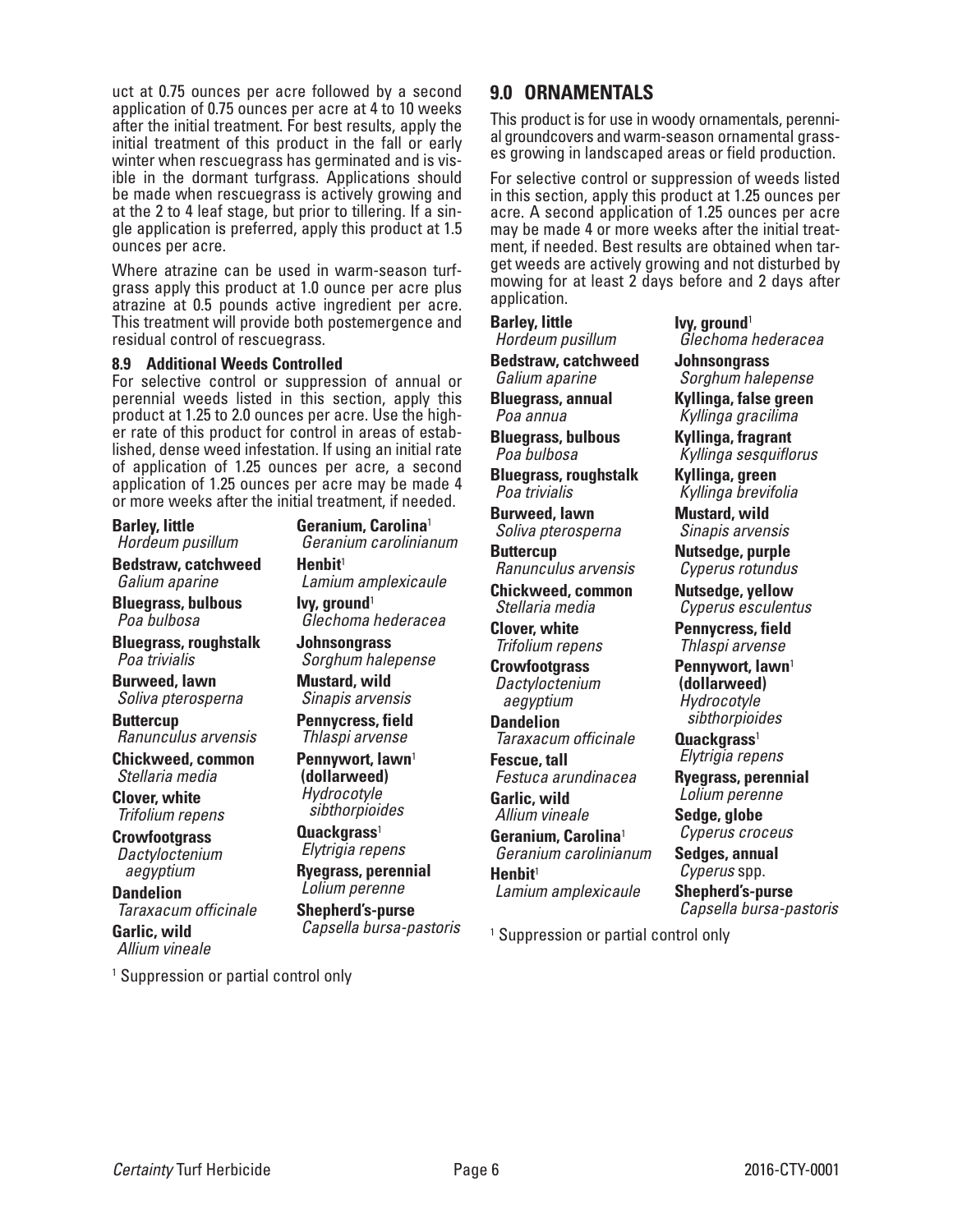### **Directed-spray Applications**

This product may be applied as a post-directed spray around any established warm-season ornacies in landscaped areas. Avoid contact of this prod-<br>uct with leaves of desirable plants as foliar injury, discoloration or loss of the plant may result.

#### **Over-the-top Applications**

This product may be applied as an over-the-top application on the ornamental and groundcover species listed below:

**American Arborvitae**<sup>2</sup> *Thuja occidentalis*

**Azalea, Dwarf** *Rhododendron atlanticum*

**Bougainvillea** *Bougainvillea glabra*

**Boxwood, Green Velvet** *Buxus 'Green Velvet'*

**Euonymus, Wintercreeper** *Euonymus fortunei*

**Gardenia** *Gardenia jasminoides*

**Holly, Blue** *Ilex x meserveae*

**Holly, Chinese** *Ilex cornuta*

**Jasmine, Asiatic** *Trachelospermum asiaticum*

**Jasmine, Star** *Trachelospermum jasminoides*

**Juniper, Chinese** *Juniperus chinensis*

**Juniper, Creeping** *Juniperus horizontalis*

**Juniper, Shore** *Juniperus conferta*

2 Single application only

**Lilac** *Syringa vulgaris*

**Mockorange, Japanese** *Pittosporum tobira*

**Mondo Grass** *Ophiopogon japonicus*

**Monkey Grass, Big Blue** *Liriope muscari 'Big Blue'*

**Monkey Grass, Variegated** *Liriope muscari 'Variegata'*

**Ninebark** *Physocarpus opulifolius*

**Oleander** *Nerium oleander*

**Periwinkle, Greater** *Vinca major*

**Photinia, Fraser** *Photinia x fraseri* 

**Pine, Mugo** *Pinus mugo*

**Rhododendron** *Rhododendron* spp.

**Rosemary** *Rosmarinus officinalis* **Spirea, Goldmound** *Spirea x 'Goldmound'*

#### **Preplant Applications**

This product may be applied prior to planting the ornamental species listed below. Wait 14 days after the last application of this product before planting.

> **Juniper, Chinese** *Juniperus chinensis* **Juniper, Creeping** *Juniperus horizontalis*  **Lilac, Dwarf Korean** *Syringa meyeri 'Palibin'*

**Pine, Mugo** *Pinus mugo* **Privet, Golden** *Ligustrum X vicaryi*

**Redbud**

**Serviceberry**

**Weigela**

*Weigela florida*

*Cercis canadensis* **Rhododendron** *Rhododendron* spp.

*Amelanchier alnifolia* **Viburnum, American Cranberrybush** *Viburnum trilobum* **Viburnum, Prague** *Viburnum x pragense*

**Boxwood, Green Velvet** *Buxus microphylla 'Green Velvet'* **Boxwood,** 

**Green Mountain** *Buxus 'Green Mountain'*

**Burning Bush, Dwarf** *Euonymus alatus 'Compacta'*

**Euonymus, Wintercreeper** *Euonymus fortunei*

**Forsythia** *Forsythia x intermedia*

**Holly, Blue** *Ilex x meserveae*

**Hydrangea, Panicled** *Hydrangea paniculata*

**Ivy, English** *Hedera helix*

**Jasmine, Winter** *Jasminium nudiflorum*

# **10.0 NATIVE GRASSES**

This product generally has been shown to be safe for use on the warm-season native grasses listed in this section.

### **Big bluestem**

*Andropogon gerardii* **Little bluestem**

*Schizachyrium scoparium*

**Bushy bluestem** *Andropogon glomeratus* **Blue grama**

*Bouteloua gracilis*

*Bouteloua dactyloides* **Indiangrass** *Sorghastrum nutans*

**Lovegrass** *Eragrostis curvula*

**Buffalograss**

**Switchgrass** *Panicum virgatum*

Use of this product may result in temporary chloro- sis or temporarily affect the growth pattern of these native grasses. If discoloration or excessive thinning of the native grasses occurs, skip or delay additional applications to allow the native grasses to recover to a desirable quality.

Test this product on a small area prior to wide-scale use to determine if this product is suitable for your management and cultural practices.

*Certainty* Turf Herbicide Page 7 2016-CTY-0001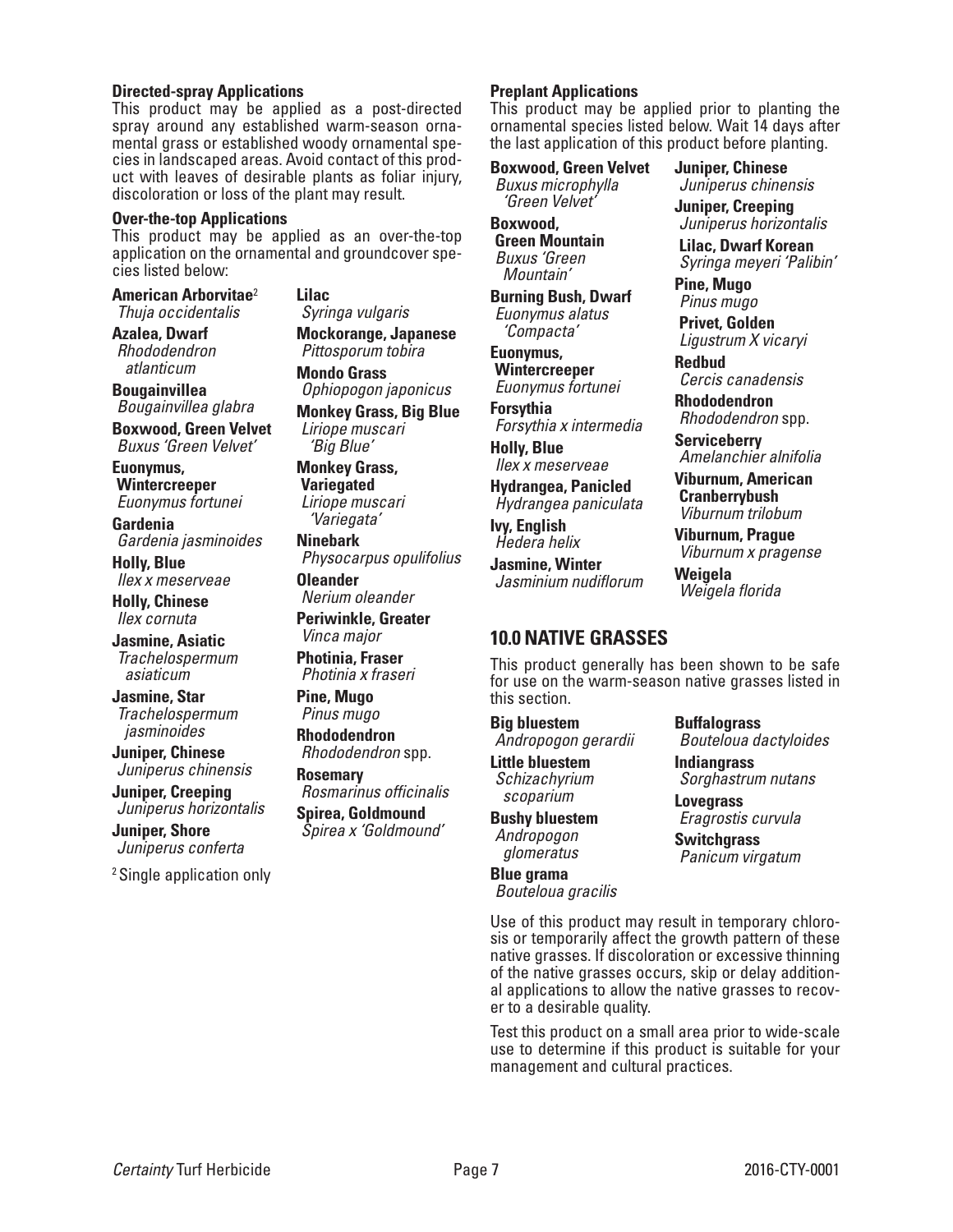### **10.1 Sedge Control**

For the selective control of the weeds listed in this section, apply this product at 1.25 ounces per acre after weeds have reached the 3- to 8-leaf stage of growth. A sequential application of 1.25 ounces per acre may be made 4 or more weeks after the initial treatment, if needed.

**Kyllinga, false green** *Kyllinga gracilima*

**Kyllinga, fragrant**

*Kyllinga sesquiflorus*

**Kyllinga, green** *Kyllinga brevifolia*

**Nutsedge, purple** *Cyperus rotundus* **Sedge, globe** *Cyperus croceus* **Sedges, annual** *Cyperus* spp.

**Nutsedge, yellow** *Cyperus esculentus*

### **10.2 Tall Fescue (***Festuca arundinacea***) Control**

Best control of tall fescue is obtained when this product is applied at 1.25 ounces per acre followed by a second application of 1.25 ounces per acre at 21 to 28 days after the initial application. If a single application is preferred, apply this product at 2.0 ounces per acre.

### **10.3 Additional Weeds Controlled**

For selective control or suppression of annual or perennial weeds listed in this section, apply this product at 1.25 ounces per acre. A sequential application of 1.25 ounces per acre may be made 4 or more weeks after the initial treatment, if needed.

**Barley, little** *Hordeum pusillum* **Bedstraw, catchweed** *Galium aparine* **Bluegrass, annual**<sup>1</sup> *Poa annua* **Bluegrass, roughstalk** *Poa trivialis* **Bluegrass, bulbous** *Poa bulbosa* **Burweed, lawn** *Soliva pterosperna* **Buttercup** *Ranunculus arvensis* **Buttonweed, Virginia**<sup>1</sup> *Diodia virginiana* **Chickweed, common** *Stellaria media* **Clover, white** *Trifolium repens* **Crowfootgrass** *Dactyloctenium aegyptium* **Dallisgrass**<sup>1</sup> *Paspalum dilatatum* **Dandelion** *Taraxacum officinale* **Garlic, wild** *Allium vineale* **Geranium, Carolina**<sup>1</sup> *Geranium carolinianum* **Henbit**<sup>1</sup> *Lamium amplexicaule* **Ivy, ground** *Glechoma hederacea* **Johnsongrass** *Sorghum halepense* **Mustard, wild** *Sinapis arvensis* **Pennycress, field** *Thlaspi arvense* **Quackgrass**<sup>1</sup> *Elytrigia repens* **Ryegrass, perennial** *Lolium perenne* **Shepherd's-purse** *Capsella bursapastoris*

1 Suppression or partial control only

# **11.0 LIMIT OF WARRANTY AND LIABILITY**

Valent U.S.A. Corporation warrants that this product conforms to the chemical description on the label and is reasonably fit for the purposes set forth in the Complete Directions for Use label pamphlet (''Direc- tions'') when used in accordance with those Direc- tions under the conditions described therein. TO THE EXTENT CONSISTENT WITH APPLICABLE LAW, NO RANTY OF FITNESS FOR PARTICULAR PURPOSE OR MERCHANTABILITY IS MADE. This warranty is also subject to the conditions and limitations stat- ed herein.

To the extent consistent with applicable law, buyer and all users shall promptly notify this Company of any claims whether based in contract, negligence, strict liability, other tort or otherwise.

Buyer and all users are responsible for all loss or damage from use or handling which results from conditions beyond the control of this Company to the extent consistent with applicable law, including, but not limited to, incompatibility with products other than those set forth in the Directions, application to or contact with desirable vegetation, unusual weather, weather conditions which are outside the range considered normal at the application site and for the time period when the product is applied, as well as weather conditions which are outside the application ranges set forth in the Directions, application in any manner not explicitly set forth in the Directions, moisture conditions outside the moisture range specified in the Directions, or the presence of products other than those set forth in the Directions in or on the soil, crop or treated vegetation.

TO THE EXTENT CONSISTENT WITH APPLICABLE LAW, THE EXCLUSIVE REMEDY OF THE USER OR BUYER, AND THE LIMIT OF THE LIABILITY OF THIS COMPANY OR ANY OTHER SELLER FOR ANY AND ALL LOSSES, INJURIES OR DAMAGES RESULTING FROM THE USE OR HANDLING OF THIS PRODUCT (INCLUDING CLAIMS BASED IN CONTRACT, NEG- LIGENCE, STRICT LIABILITY, OTHER TORT OR OTH-ERWISE) SHALL BE THE PURCHASE PRICE PAID BY THE USER OR BUYER FOR THE QUANTITY OF THIS PRODUCT INVOLVED, OR, AT THE ELECTION OF THIS COMPANY OR ANY OTHER SELLER, THE REPLACE-MENT OF SUCH QUANTITY, OR, IF NOT ACQUIRED BY PURCHASE, REPLACEMENT OF SUCH QUANTI-TY. TO THE EXTENT CONSISTENT WITH APPLICA- BLE LAW, IN NO EVENT SHALL THIS COMPANY OR ANY OTHER SELLER BE LIABLE FOR ANY INCIDEN- TAL, CONSEQUENTIAL OR SPECIAL DAMAGES.

This Company does not warrant any product refor- mulated or repackaged from this product except in accordance with this Company's stewardship requirements and with express written permission from this Company.

Upon opening and using this product, buyer and all users are deemed to have accepted the terms of this